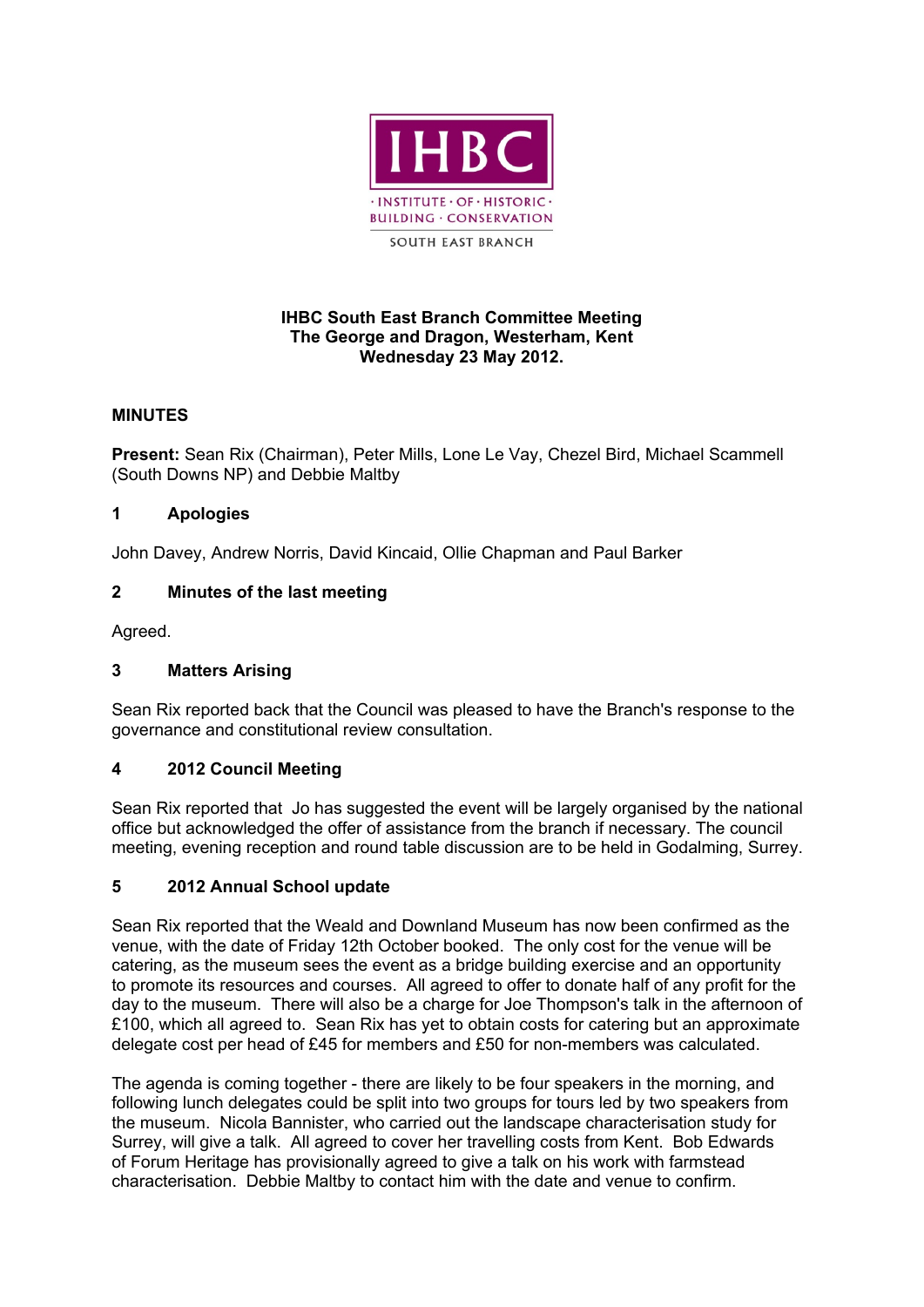Duncan McKellar has provisionally agreed to speak about the Kirkford Community Led Plan frontrunner. Lone le Vay to contact him with the date and venue to confirm. Michael Scammell will speak to his colleague about potentially giving a talk on the varied historic landscape within the South Downs National Park and the challenge of analysing and bringing them together. He will also circulate the date and information about the day to the South Downs Forum.

Joe Thompson and Danae Tankard from the museum will give talks and tours in the afternoon.

Andrew has agreed to co-ordinate the bookings for the event. Invites to go to IHBC members first, and then the IFA, and potentially to RTPI, RICS and CARE register members. The first flyer will be sent out in August.

Peter Mills will work on suggestions for the title of the event.

### **6 Press/publicity/media**

An advice pack has been circulated by central office which provides guidance and templates and encourages the use of social networking, and the appointment of a branch press secretary. All agreed to proceed with current publicity arrangements at the present but that if any members are interested in taking on this role they are welcome to put themselves forward to the Chair. Sean Rix will mention this in the next branch newsletter.

### **7 Forthcoming events**

The flyer created by Peter Mills for the tour of Hadlow Tower on the 13th June has been sent out to members, and 11 confirmations have been sent to Peter. The main contractor, Greenwood, will be giving an overview of the project along with a talk from Geoff Pearson, Tonbridge and Malling Conservation Officer. The venue with coffee/tea making facilities will be provided but the branch will need to bring own refreshments.

Sean Rix hasn't yet contacted Envirograph as suggested at the last meeting, but it was suggested that this could be combined with Chezel Bird's idea for a CPD session on a slimline double glazing system, such as Histoglass. This event will follow the AGM.

Sean Rix welcomed any other ideas for a summer event between Hadlow Tower and the AGM - he will, in the meantime, investigate work on renovating a listed pub.

Sean Rix has not yet investigated a tour of the new Jerwood gallery in Hastings, although Lone le Vay noted that the Sussex Conservation Officer Group has organised a visit.

Peter Mills reminded the group that a suggestion had been previously made that each county rep host a social event during the year in their county.

### **8 AOB**

Chezel Bird asked if the committee could have feedback on the outcome of applications for membership that are forwarded to the branch for comment by the Membership Secretary. Sean Rix will forward on this request. He noted that one improvement to the process has been made in that unsuccessful applicants are provided with feedback on where it was felt that had fallen short on competencies. He also suggested that it would be valuable to hold another membership seminar similar to last year's.

Peter Mills will be representing the branch at the South East meeting of the Historic